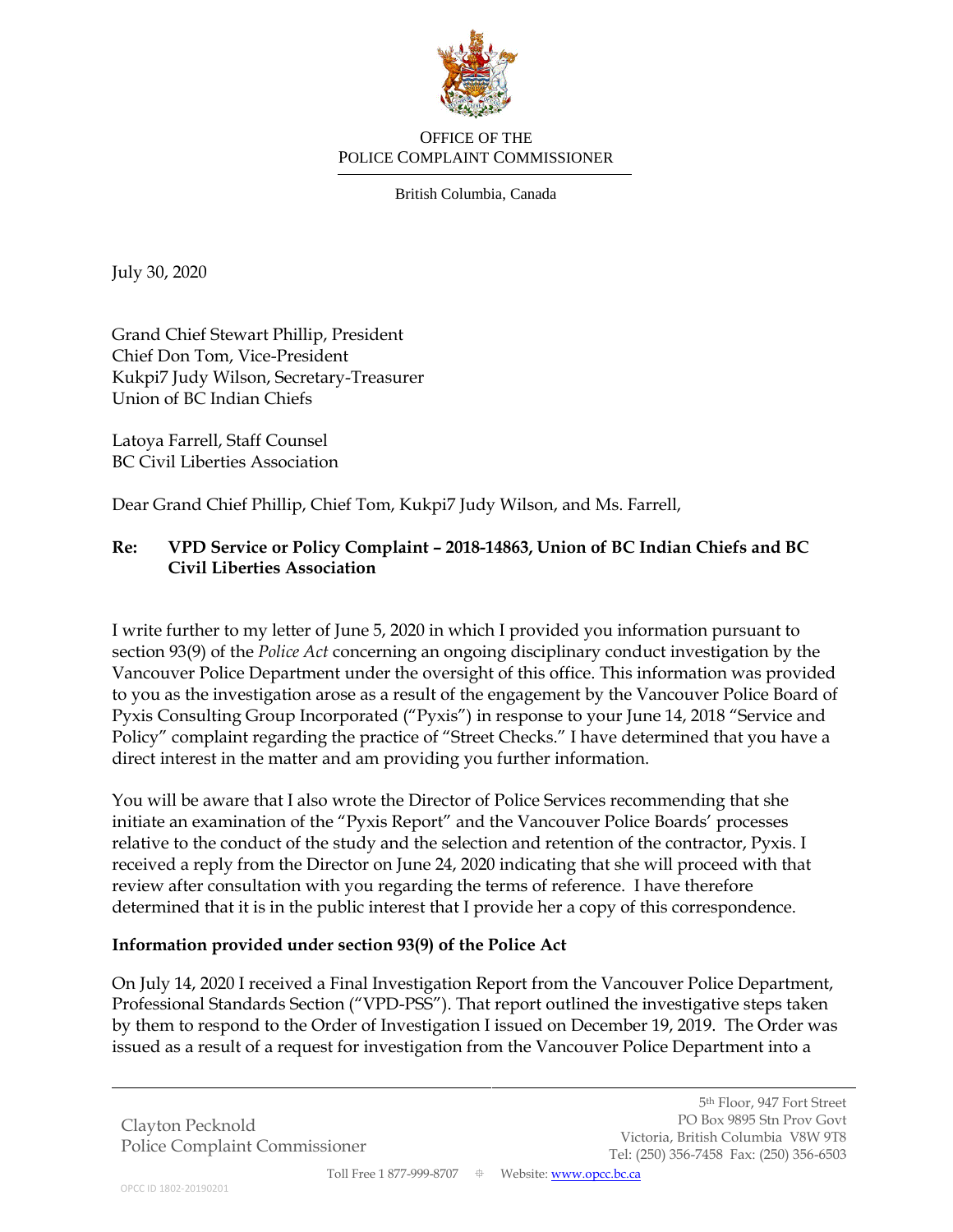Page 2 July 30, 2020 OPCC 2018-14863

information of potential misconduct by unknown Vancouver Police officers appearing in a *draft*  report of Pyxis which was then under review by Vancouver Police Department personnel. The Order reads in part:

*On December 11, 2019, the Office of the Police Complaint Commissioner (OPCC) received information from the Vancouver Police Department in relation to the conduct of officers participating in ride-alongs as part of an external review on a report about "Street Checks" by Pyxis Consulting Group Inc. ("Pyxis"), pursuant to a contract with the Vancouver Police Board.*

*According to the Vancouver Police Department, Pyxis researchers participated in ride-alongs with Vancouver Police members as part of the review. It is alleged that during one ride-along, an officer made a number of inappropriate, racially insensitive comments. During another ride-along, it is alleged that another officer made inappropriate comments about vulnerable and marginalized people, had anger issues, and was overly terse and extremely rude to a member of the public.*

*I have reviewed the information provided by the Vancouver Police Department and their request for an ordered investigation. I am of the opinion that the conduct alleged against the unknown member(s), if substantiated, would constitute misconduct. The misconduct could potentially be defined as follows:*

*1. Discreditable Conduct, pursuant to section 77(3)(h) of the Police Act which is, when on or off duty, conducting oneself in a manner that the member knows, or ought to know, would be likely to bring discredit on the municipal police department.*

*2. Discourtesy pursuant to section 77(3)(g) of the Police Act, which is failing to behave with courtesy due in the circumstances towards a member of the public in the performance of duties as a member. Accordingly, pursuant to section 93(1) of the Police Act, I direct that an investigation into this matter be conducted by the Vancouver Police Department.*

*I also order that the investigation include any other potential misconduct, or attempted misconduct, as defined in section 77 of the Police Act that may have occurred in relation to this incident. In addition, if during the course of this investigation, any policy or procedural issues are identified, including but not limited to compliance with Provincial Policing Standards, the Police Act investigator shall notify the Office of the Police Complaint Commissioner for appropriate processing under section 177(4)(c) of the Police Act.*

On January 28, 2020, in response to information received that the Pyxis personnel were unwilling to cooperate with the VPD–PSS, I issued a Direction for Further Investigative Steps and imposed additional and more frequent reporting requirements to this office. That direction

> Office of the Police Complaint Commissioner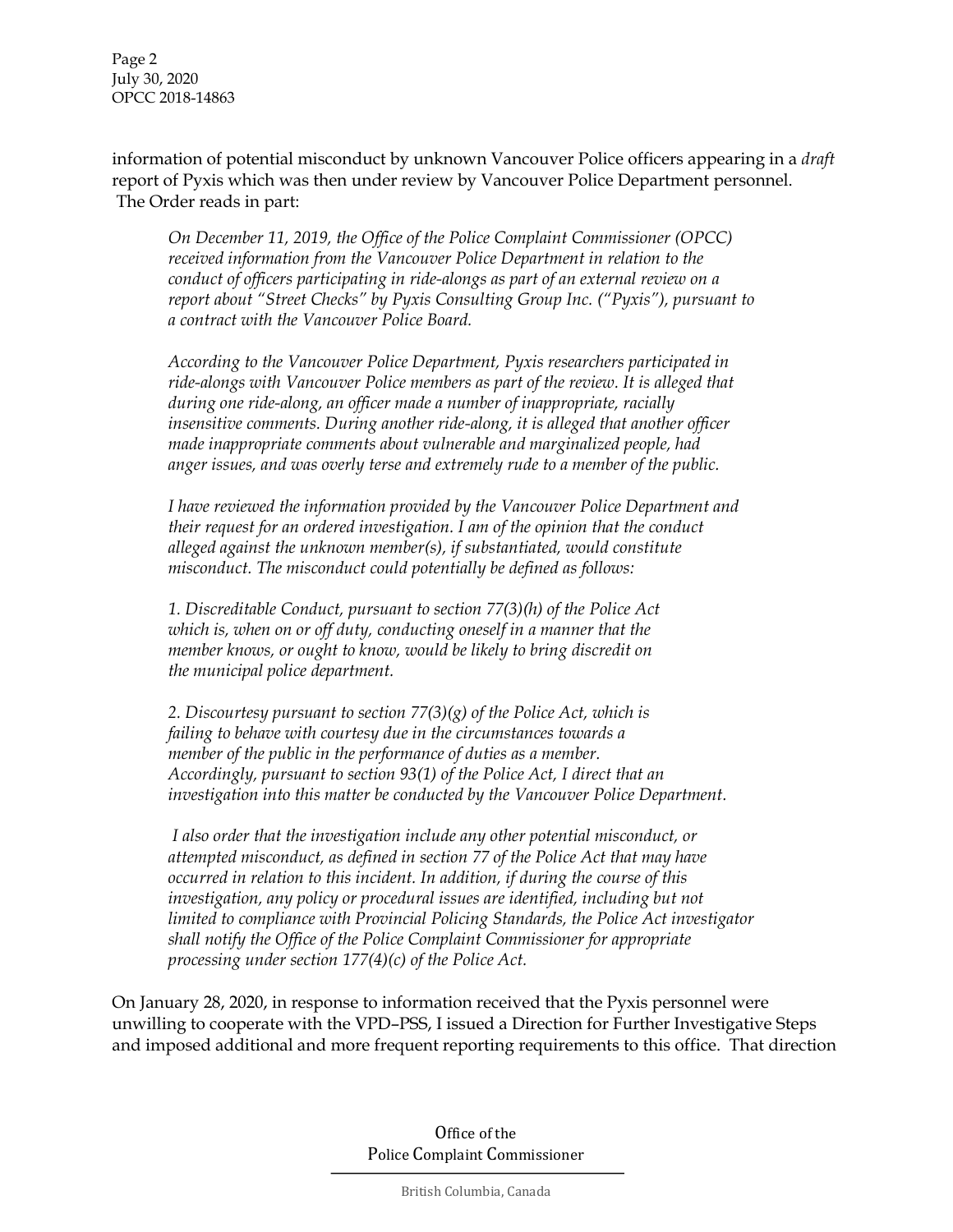Page 2 July 30, 2020 OPCC 2018-14863

was provided to ensure all reasonable steps were taken expeditiously to secure all available evidence held by the Vancouver Police Department, Vancouver Police Board and Pyxis. VPD-PSS conducted all directed steps and interviewed numerous Vancouver Police Department and Police Board members all of whom, cooperated fully with the investigation. VPD-PSS also attempted to interview eight Pyxis researchers including the principals. All declined to be interviewed or provide documentation in relation to the investigation. Additionally, the investigator was informed that Pyxis had destroyed all field notes.

On June 25, 2020 after having reviewed an initial submission of the Final Investigation Report, I issued a Further Order for Investigative Steps. That Order was issued for the specific purpose of attempting to ascertain when the field notes were destroyed. According to the Pyxis witness, the notes were destroyed "in late November" but no specific date was forthcoming.

According to the Final Investigation Report, the statements of concern appeared in a *draft* report dated October 9, 2018. Vancouver Police Department civilian employees raised concerns with the comments on November 15, 2019 to VPD executive who then informed VPD-PSS.

The VPD-PSS investigating officer has conducted a thorough, and responsive investigation to this point canvassing all available avenues of investigation. Despite this, the investigator was unable to identify the officers who are alleged to have made the comments due primarily to the lack of cooperation by the Pyxis personnel. Additionally, their lack of cooperation has made it unclear as to when precisely the field notes were destroyed.

After a complete review of the investigation to date, a Notice of Discontinuance was issued as further investigation is not reasonably practicable at this time. As no officers have been identified, no further steps under the *Police Act* related to the determination and adjudication of misconduct can occur. Additionally, while police officers are compellable to provide statements and answer questions under the *Police Act*, civilian witnesses are not. There are therefore no avenues available in the context of a disciplinary conduct investigation under *Part 11* of the *Police Act* to compel Pyxis employees to cooperate with this office. Should information become available at a future point making further investigation practicable, I will re-initiate the matter.

## **Futher Steps**

In the interim I am hopeful the authorities granted the Director of Police Services under the *Police Act* will assist in providing further understanding of the practices employed in the retention and governance of the contractor and the the methodologies used by that contractor during a publically-funded enagement on this important matter. This includes the destruction of records and the circumstances of the removal of the paragraph containing the allegations of misconduct from the original *draft* report. These matters are outside of the purview of the disciplinary conduct investigation but I will recommend be fully canvassed by the Director.

> Office of the Police Complaint Commissioner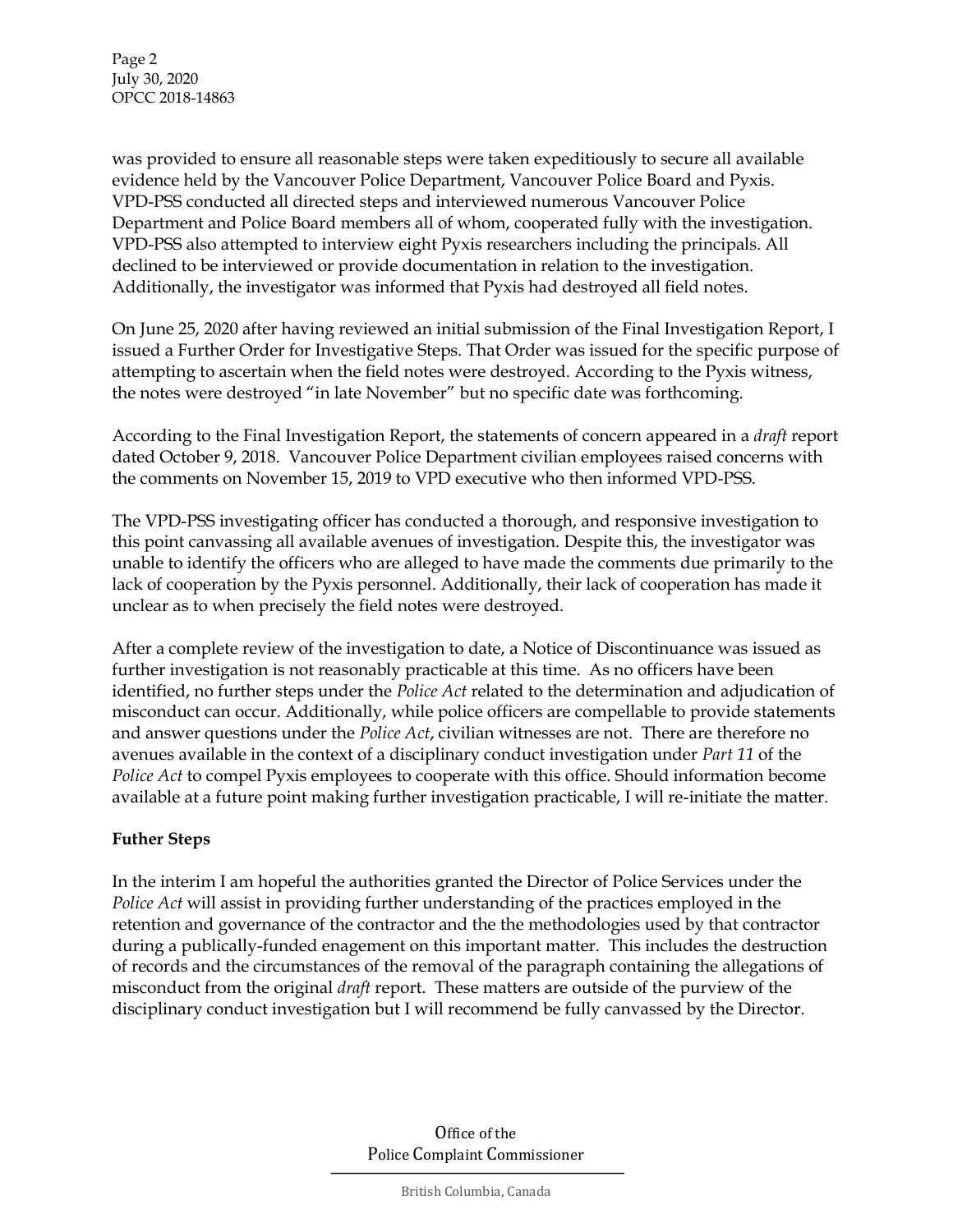Page 2 July 30, 2020 OPCC 2018-14863

Yours truly,

RAGuer

Clayton Pecknold Police Complaint Commissioner

cc: Brenda Butterworth-Carr, Assistant Deputy Minister, Director of Police Services cc: Inspector Trevor Burmachuk, Vancouver Police Department Professional Standards Section

> Office of the Police Complaint Commissioner